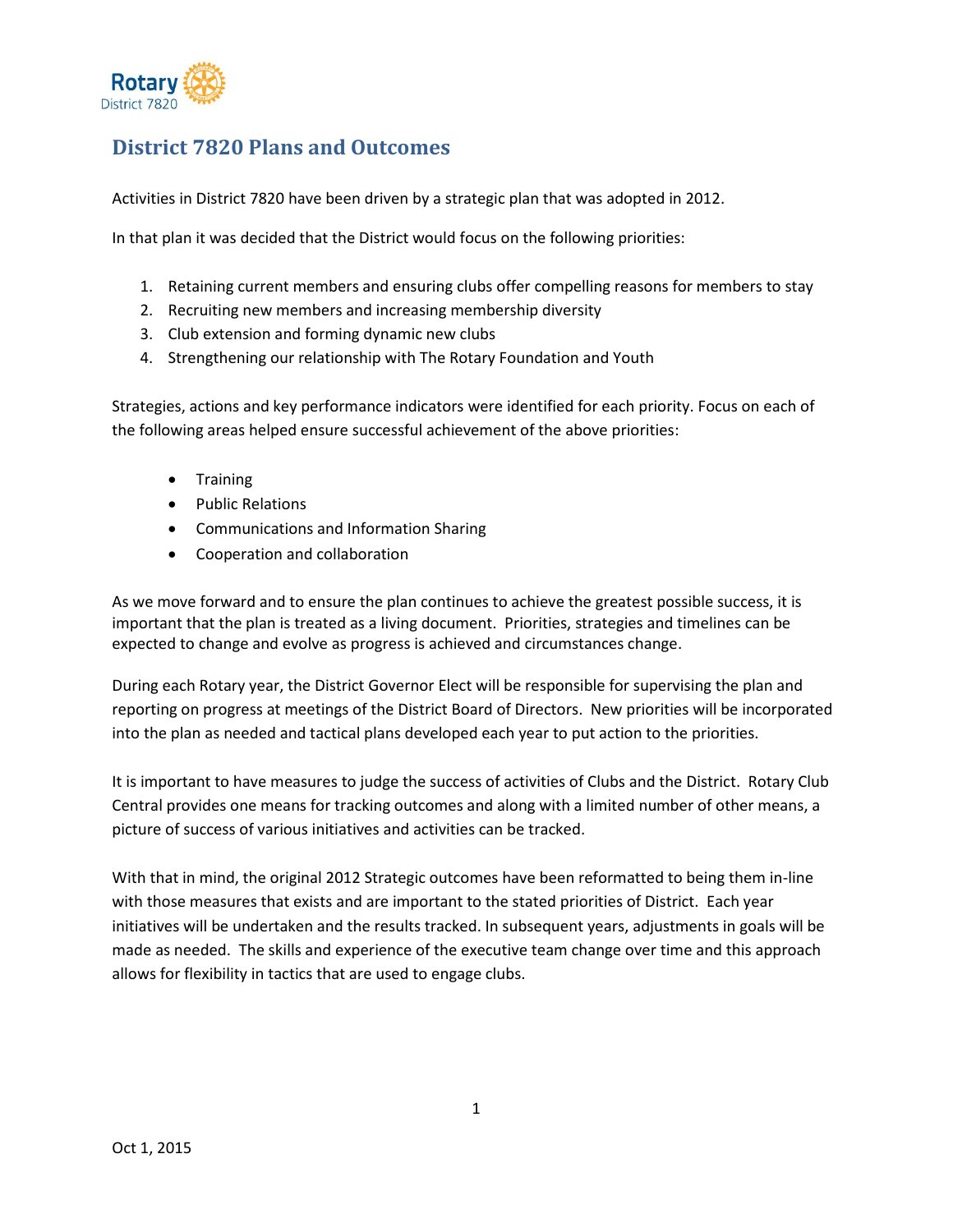

## **Outcome Measures**

| Measure (Source)                    |               | 2012-13  | 2013-14  | 2014-15   | 2015-16  | 2016-17 | 2017-18 |
|-------------------------------------|---------------|----------|----------|-----------|----------|---------|---------|
| Membership                          |               |          |          |           |          |         |         |
| District membership (RI)            | Goal          | 1600     | 1600     | 1630      | 1660     | 1690    | 1720    |
|                                     | Actual        | 1591     | 1571     | 1579      | 1577     |         |         |
| Membership retention % (RI)         | Goal          | 75       | 78       | 82        | 85       | 85      | 85      |
|                                     | <b>Actual</b> | 89       | 89       | 98        | 98       |         |         |
| # of Clubs (RI)                     | Goal          | 47       | 47       | 47        | 48       | 49      | 49      |
|                                     | Actual        | 46       | 46       | 47        | 47       |         |         |
|                                     | Goal          | 70:30    | 70:30    | 70:30     | 70:30    | 68:32   | 65:35   |
| Male/Female Ratio (RI)              | Actual        | 69:31    | 71:29    | 70.30     | 69:31    |         |         |
| <b>Communication and Engagement</b> |               |          |          |           |          |         |         |
| <b>District Conference</b>          | Goal          | 300      | 300      | 300       | 300      | 300     | 350     |
| Attendance (Dist)                   | Actual        | 300      | 325      | 274       |          |         |         |
| RLI Attendance (RLI)                | Goal          | 100      | 100      | 100       | 100      | 100     | 100     |
|                                     | <b>Actual</b> | 63       | 75       | 77        |          |         |         |
| Facebook Likes (FB)                 | Goal          | 150      | 350      | 400       | 600      | 800     | 1000    |
|                                     | <b>Actual</b> | 223      | 294      | 393       | 540      |         |         |
| <b>Twitter Followers (Twitter)</b>  | Goal          | 400      | 400      | 860       | 1100     | 1200    | 1300    |
|                                     | Actual        | 660      | 856      | 1032      | 1090     |         |         |
| # Clubs with FB/Twitter             | Goal          | 17       | 17       | 30        | 38       | 40      | 42      |
| Presence (Dist)                     | Actual        | 20       | 27       | 38        | 43       |         |         |
| # views/mins watched on             | Goal          |          |          | 1200/3k   | 1800/4k  | 2000/5k | 2000/5k |
| District YouTube (Dist)             | Actual        | 398/1381 | 881/2060 | 3431/7.4k | 833/1.9k |         |         |
| Youth                               |               |          |          |           |          |         |         |
|                                     | Goal          | 18       | 18       | 18        | 18       | 18      | 20      |
| # of Interact Club Active (RI)      | <b>Actual</b> | 18       | 18       | 20        | 21       |         |         |
| # of Rotaract Clubs Active (RI)     | Goal          | 5        | 5        | 6         | 6        | 6       | 6       |
|                                     | Actual        | 5        | 5        | 5         | 6        |         |         |
| # Clubs with Exchange               | Goal          |          | 9        | 5         | 10       | 12      | 14      |
| Students (RI)                       | Actual        |          |          | 12        | 10       |         |         |
|                                     | Goal          | 20       | 20       | 35        | 40       | 50      | 50      |
| # RLYA participants (RI)            | Actual        | 20       | 30       | 25        | 41       |         |         |
| <b>Foundation</b>                   |               |          |          |           |          |         |         |
| Annual Fund Donations \$ (RI)       | Goal          | 133,000  | 187,420  | 151,681   | 170,000  | 180,000 | 190,000 |
|                                     | Actual        | 116,894  | 123,323  | 115,893   | 15,207   |         |         |
|                                     | Goal          |          | 81,200   | 30,000    | 35,000   | 40,000  | 40,000  |
| Polio Plus Donations \$ (RI)        | Actual        |          | 55,122   | 177,817   | 13,580   |         |         |
|                                     | Goal          |          | 8        | 10        | 40       | 40      | 40      |
| # Clubs Qualified (Dist/Global)     | Actual        |          | 6        | 36        | 37/19    |         |         |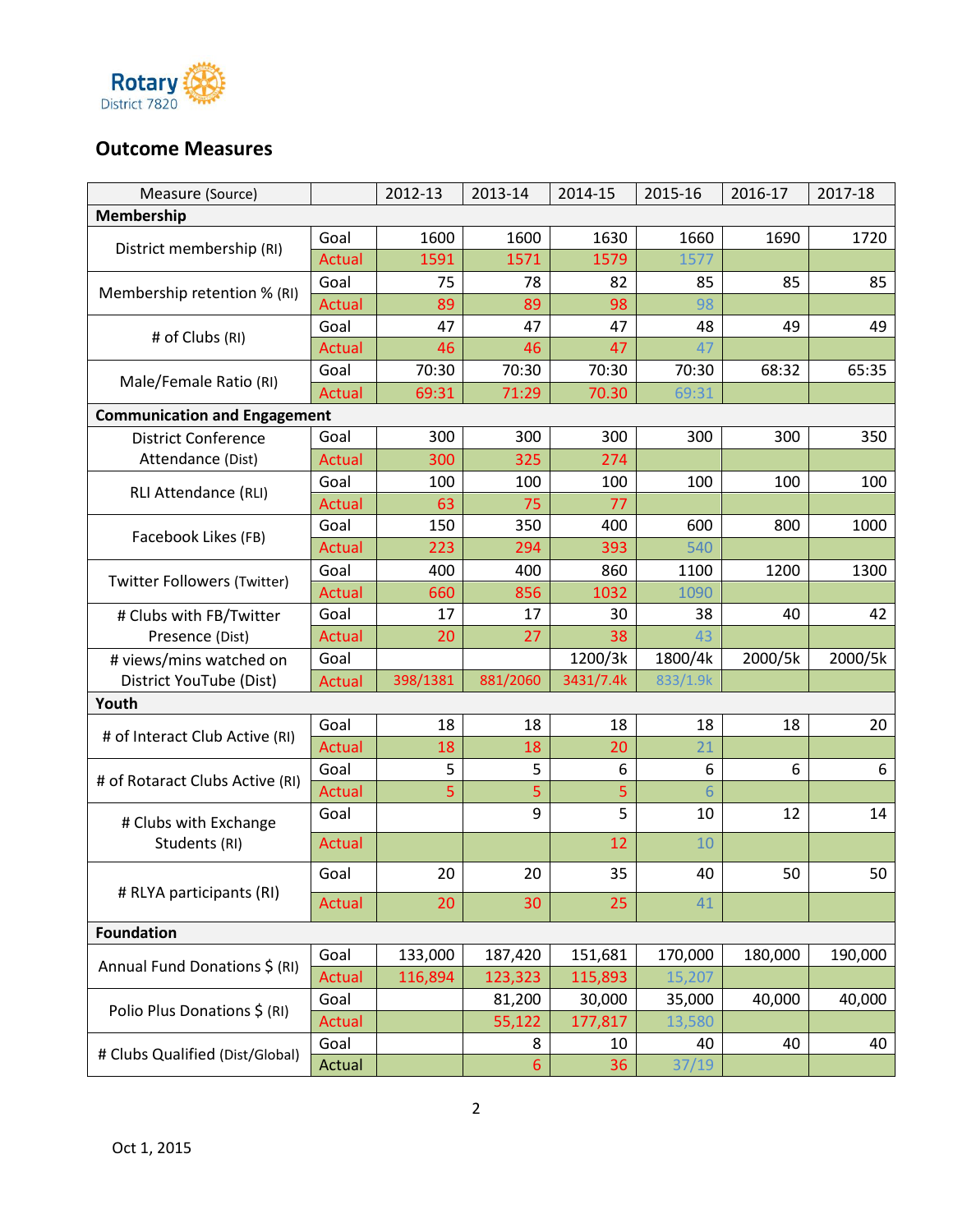

| # District Grants (Dist) | Goal   | 11<br>ᆠ | 1.3<br>ᅩ | ں ⊥ | ں ⊥ | 14 |
|--------------------------|--------|---------|----------|-----|-----|----|
|                          | Actual | ⊥J      | ⊥J       |     |     |    |
| # Global Grants (Dist)   | Goal   |         |          |     |     |    |
|                          | Actual |         |          |     |     |    |

#### **2014-16 Tactical Plans**

## **Membership**

| Activity                                                                               | Status (Oct 1)       |
|----------------------------------------------------------------------------------------|----------------------|
| 1. Restructure district membership committees to better support club membership        | Completed in 2014-15 |
| activates.                                                                             |                      |
| 2. Enhance extension function of district by identifying individuals who will seek out | Ongoing. New Chair   |
| and assist Rotarians in starting new clubs and/or implementing alternative             | and plan. Two new    |
| models for existing clubs.                                                             | clubs in progress    |
| 3. Develop a model for a young Professionals Rotary Club and determine where           | On going             |
| one might be started.                                                                  |                      |
| 4. Incorporate membership education elements into all miniconferences.                 | Completed in 2014-15 |
| 5. Encourage recruitment of family members to broaden "family" membership of           | On-going             |
| Rotary.                                                                                |                      |

## **Communication and Engagement**

| Activity                                                                         | Status (Oct 1)        |  |
|----------------------------------------------------------------------------------|-----------------------|--|
| 1. Encourage clubs that currently have Social media channels to share their      | On-going, 5 New clubs |  |
| stories regularly.                                                               | started               |  |
| 2. Provide training for Rotarians and Clubs on Social media and how to make best | Completed. New        |  |
| use of it at Miniconferences and PETS and SETS session.                          | sessions on request   |  |
| 3. Provide "Tips and Tricks" monthly through FB/Twitter posts on how to enhance  | On-going              |  |
| their usage of Social Media. Ex: Thursdays Tips and Tricks Post.                 |                       |  |
| 4. Encourage Clubs without Social media to participate by incorporating demos    | On-going              |  |
| into PETS and SETS and miniconferences.                                          |                       |  |
| 5. Begin targeted paid Facebook Ads and paid boosts of posts to increase club    | Launched, showing up  |  |
| profile and reach in the District. Identify budget for activity. Invite clubs to | in stats for Sites.   |  |
| participate with post boosts with District program and track results.            |                       |  |
| 6. Increase use of YouTube channel to encourage video sharing about Rotary. DG   | On-Going. Views of    |  |
| starts regular Video Newsletter. Videos from clubs produced.                     | DG message            |  |
|                                                                                  | increasing.           |  |
| 7. Recognize clubs who have demonstrated innovative use of Social media to       | Committee             |  |